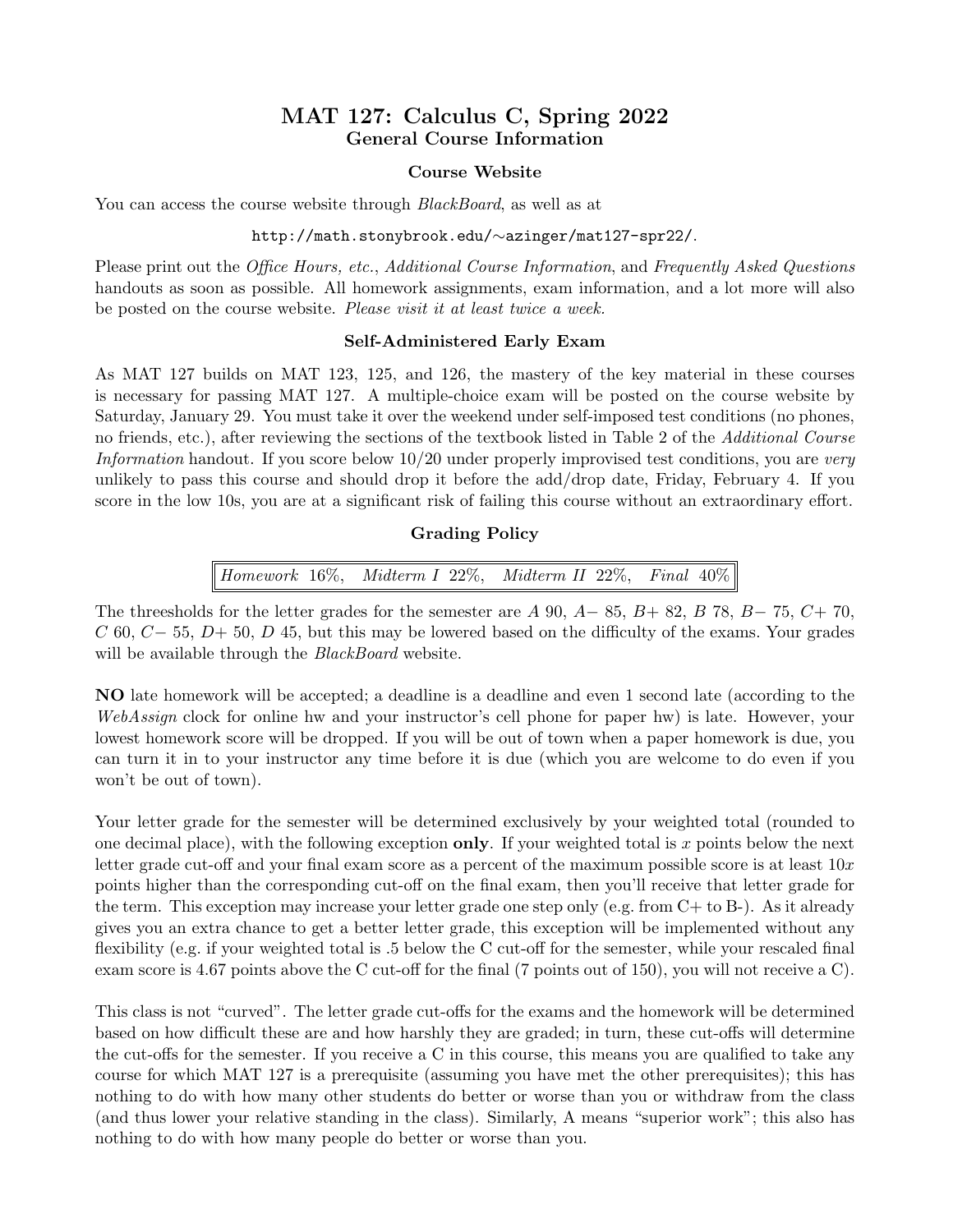## **Prerequisites**

In order to take MAT 127, you must have either completed MAT 126 with a grade of C or higher or achieved at least Level 8 on the Mathematics Placement Examination. Furthermore, you must have a solid understanding of the topics covered in MAT 123, 125, and 126 (otherwise, you'll almost certainly fail MAT 127).

#### Course Description

MAT 127 is the final part of the three-part one-variable calculus sequence MAT 125-126-127. It continues where MAT 126 left off and covers Chapters 4-6 of the textbook. These chapters build on the notions developed in MAT 125 and 126 to introduce two (seemingly) separate concepts: ordinary (i.e. one independent variable) differential equations and infinite power series. These are essential in many areas of mathematics, science, and engineering and are in fact closely related, as many real-life problems can be modeled by differential equations and solutions to these equations are often described by power series.

Unlike MAT 125 and 126, there are no recitation sections in MAT 127, but the lectures themselves are quite a bit smaller. You are very much encouraged to actively participate in the class; please do ask questions during lecture (and come to office hours!).

#### Textbook

The textbook for this course is Calculus, Volume 2, by E. Herman and G. Strang, also used by MAT 125, 126, 131, and 132 now. It is available for free download at

https://d3bxy9euw4e147.cloudfront.net/oscms-prodcms/media/documents/CalculusVolume2-OP esPpXTB.pdf

However, acquiring a hardcopy is likely to help you manage through this course, possibly enough to make the difference between passing and failing it. You can purchase a new hardcopy at amazon, for example, at about the cost of an RT ticket to NYC. We will also use supplementary notes on some topics; these will be available on the course website. Anything else posted on the course website, even temporarily, is required reading as well; this will include exam information, summaries of parts of the course, solutions to the problem sets, etc.

#### Homework

The problem sets will consist of two parts. You will have to complete one of the parts online through WebAssign and to hand in the other part to your instructor. The WebAssign portion will be due before the written homework. The proportion of online exercises may vary greatly between different problem sets and will generally be smaller than in MAT 125/126.

You should be able to access your WebAssign account through BlackBoard starting Monday, January 24, provided you registered for this course sufficiently in advance. If you registered late, you should be able to access your *WebAssign* account within 24 hours of your name appearing on the *BlackBoard* class list. After you login the first time, take a note of your *WebAssign* username; you can use it to gain direct access to your WebAssign account by clicking on Forgot Your Password? on the WebAssign homepage. You will need to purchase a WebAssign access code if you do not already have one; the cost is again about one RT ticket to NYC. This will also give you online access to another textbook.